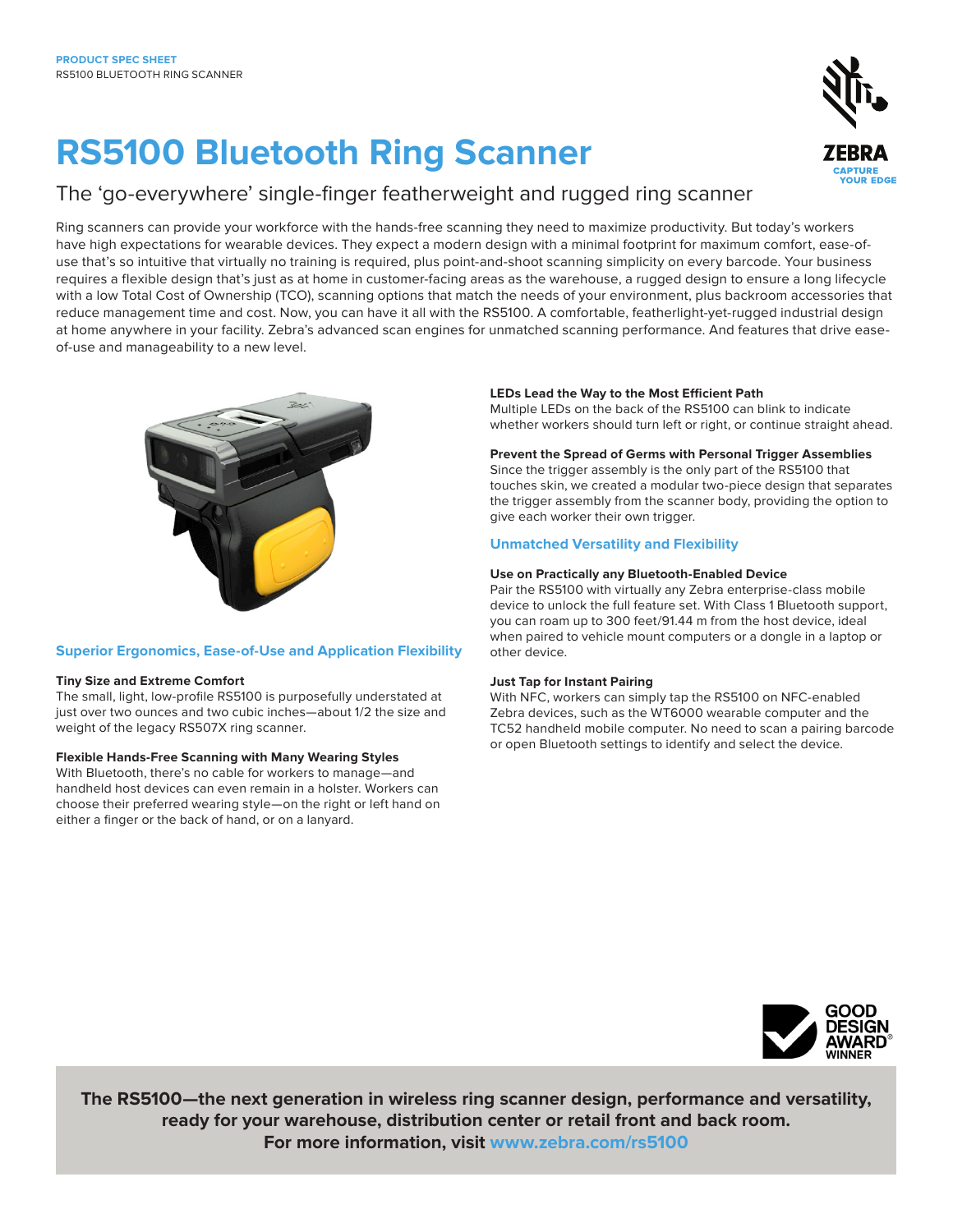#### **An Advanced Removable and Replaceable Battery—and More**

The RS5100 is the only ring scanner in its class that can support back-to-back shifts without recharging—just swap the batteries to keep it out of the charger and on the fingers of your workers. Choose from two PowerPrecision+ batteries. The standard battery lasts more than a full shift, providing 12 hours of power and 14,400 scans on a single charge. The extended battery powers longer shifts, enables operation in cold environments and provides a longer battery lifecycle. And with PowerPrecision Console, a no-cost Mobility DNA tool, you can spot and discard aging batteries that can no longer hold a full charge, ensuring that your RS5100 ring scanners always have a healthy battery—and workers won't run out of power during a shift.

#### **Choose the Scan Engine That Best Meets Your Needs**

The SE4710 delivers high performance scanning with red illumination and an orange LED aiming spot. The global shutter and high-end lens in the SE4770 offer improved scan range compared to the legacy RS507X, for intensive scanning applications. The SE4770's crisp red laser cross-hair aimer is available with white or red illumination.

#### **Flexible Notifications for Any Environment**

Choose from visual LED lights or an audible beeper to provide verification of a successful scan. A tactile vibration option alerts workers to exception cases in noisy back rooms.

#### **Trigger Options to Maximize Comfort**

The single-sided trigger can be used with or without gloves, and is adaptable for use on either hand. The double trigger allows workers to switch hands on-the-fly, and is designed for use on bare fingers. And the built-in top trigger that is available on either the single- or double-trigger configurations allows users to wear the RS5100 on the side of a finger for a near zero protrusion above the hand—ideal for picking in tight spots.

#### **Best-in-Class Scanning Performance**

#### **Fast and Accurate Capture of Virtually any Barcode**

Both scan engine options enable the near instant capture of even damaged, dirty and poorly printed 1D and 2D barcodes through PRZM Intelligent Imaging, a megapixel sensor and Zebra's superior algorithms.

#### **Wider Field of View**

Now, it's easier to scan barcodes, in particular larger barcodes. The wider field of view creates a bigger 'sweet spot', greatly minimizing the need to constantly adjust the distance between the scanner and the barcode.

#### **Rugged and ready for the enterprise**

#### **Rugged Scanner Features**

The RS5100 offers a best-in-class rugged design, with sealing, a drop specification and a tumble specification, ensuring reliable operation. It's designed to handle drops, bumps, and even a highpressure hose down. And the metal buckle and nylon straps on the finger mount won't wear out or stretch like the hook-and-loop fasteners in some competitive devices, which only last a few months.

#### **Long Life Triggers**

The trigger is rated for millions of actuations (trigger presses) instead of the competition's few hundred thousand actuations. The result—less frequent replacement of triggers and a lower TCO.

#### **Minimize Downtime with a Maximum Number of Replaceable Elements**

The removable and swappable trigger assembly is designed to minimize trips to the service depot and maximize lifecycle. And since the charge contacts and vibration engine are also integrated into the trigger assembly, you can replace all three components right on site, cost-effectively—and with virtually no down time.

#### **Protection From Electrostatic Shock**

The RS5100 is built to handle higher levels of electrostatic discharge than competitive products—a common issue with concrete flooring that could easily destroy sensitive scanner electronics.

#### **Innovative Accessories Simplify the Backroom and Reduce Management Time and Cost**

#### **Save Time and Money with High Capacity Chargers**

High capacity ShareCradles can charge 20 RS5100 ring scanners or 40 RS5100 batteries, cost-effectively reducing backroom cost and management time. For example, use just 5 high-capacity RS5100 ShareCradles to charge 100 scanners—instead of 100 USB charging cables.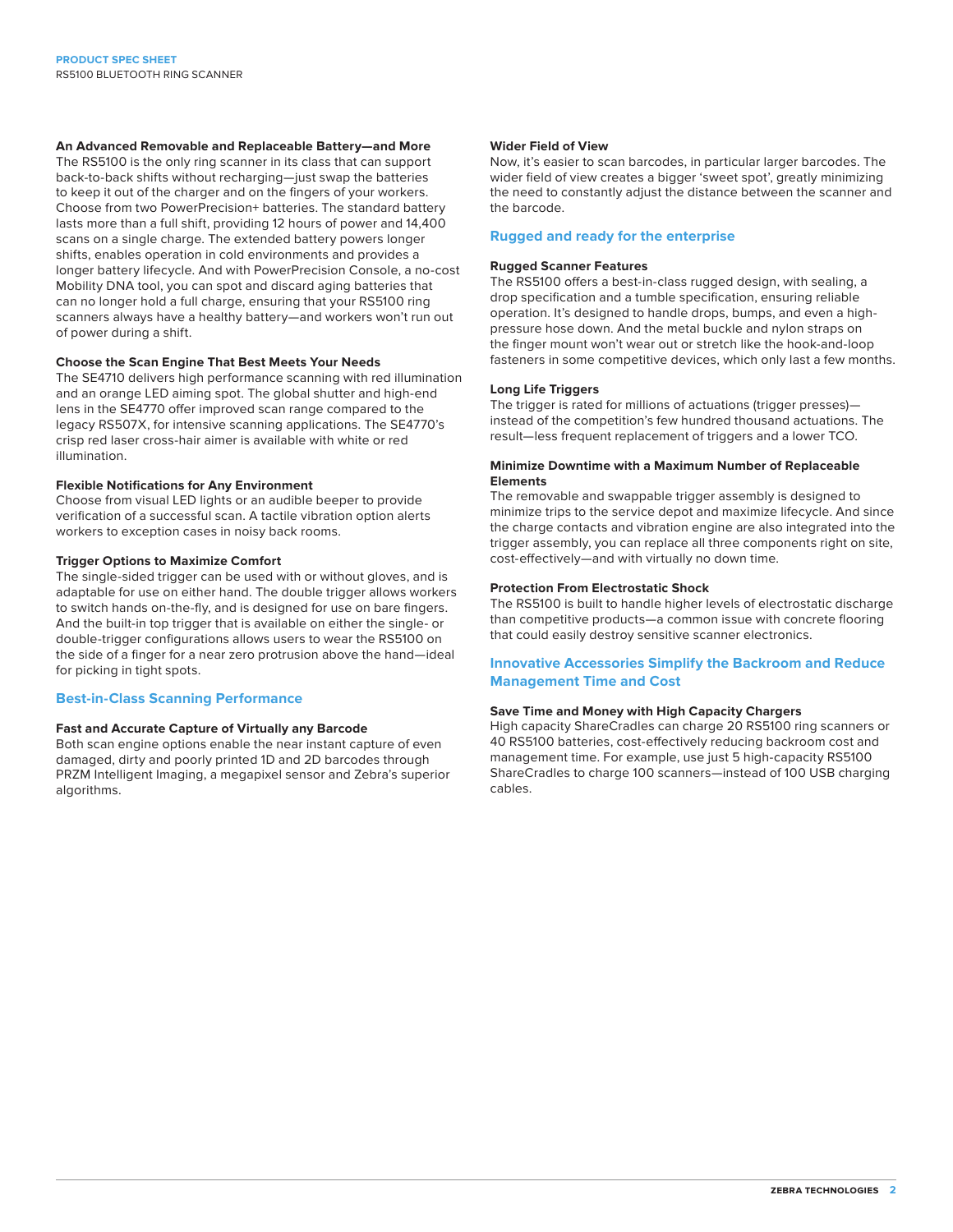# **Specifications Markets and** <br> **Specifications**

| <b>Physical Characteristics</b>                          |                                                                                                                                               |  |
|----------------------------------------------------------|-----------------------------------------------------------------------------------------------------------------------------------------------|--|
| <b>Dimensions</b>                                        | 2.67 in. L x 1.10 in. W x 0.83 in. D (2.4 cubic inches)<br>61 mm L x 28 mm W x 21 mm D                                                        |  |
| Weight                                                   | 2.47 oz./70 g                                                                                                                                 |  |
| Power                                                    | 480 mAh standard; 735 mAh extended;<br>PowerPrecision+; Li-ion battery pack                                                                   |  |
| <b>Performance Characteristics</b>                       |                                                                                                                                               |  |
| <b>Optical Resolution</b>                                | 1280 x 960 pixels                                                                                                                             |  |
| Roll                                                     | 360°                                                                                                                                          |  |
| Pitch                                                    | $±60^{\circ}$                                                                                                                                 |  |
| Skew                                                     | $±60^{\circ}$                                                                                                                                 |  |
| <b>Aiming Element</b>                                    | SE4710: 610 nm LED<br>SE4770: 655 nm Laser                                                                                                    |  |
| <b>Illumination Element</b>                              | SE4710: 1 Hyper Red 660 nm LED<br>SE4770: 1 Hyper Red 660 nm LED or 1 Warm-White<br>LED                                                       |  |
| <b>Field of View</b>                                     | SE4710: Horizontal: 42°, Vertical: 28°<br>SE4770: Horizontal: 48°, Vertical: 30°                                                              |  |
| <b>Ambient Light</b><br>Immunity (from total<br>darkness | Max 107,639 lux (direct sunlight)                                                                                                             |  |
| Supported 1D<br>Symbologies                              | Code 39, Code 128, Code 93, Codebar/NW7,<br>Code 11, MSI, UPC/EAN, I 2 of 5, Korean 3 of 5, GSI<br>DataBar, Base 32 (Italian Pharma)          |  |
| Supported 2D<br>Symbologies                              | PDF417, Micro PDF417, Composite Codes, TLC-39,<br>Aztec, DataMatrix, MaxiCode, QR Code, Micro QR,<br>Chinese Sensible (Han Xin), Postal Codes |  |
| <b>Supported OCR</b><br>Symbologies                      | OCR-A, OCR-B                                                                                                                                  |  |
| <b>User Interface</b>                                    |                                                                                                                                               |  |
| LED                                                      | 4 RGB LEDs located at the back side of the device<br>(programmable)                                                                           |  |
| <b>Beeper</b>                                            | Up to 85 dBA @ 10 cm from the back of the device<br>beeper port                                                                               |  |
| <b>Restore Key</b>                                       | User accessible for emergency warm boot and<br>Bluetooth reconnect (after disconnect timeout)                                                 |  |
| Scan Triggering                                          | Manual ambidextrous trigger                                                                                                                   |  |
| <b>User Environment</b>                                  |                                                                                                                                               |  |
| <b>Operating Temp.</b>                                   | 32° F to 122° F/0° C to 50° with standard battery<br>-4° F to 122° F/-20° C to 50° with extended battery                                      |  |
| Storage Temp.                                            | -40° F to 140° F/-40° C to 60° C including battery<br>-40°F to 158°F/-40°C to 70°C excluding battery                                          |  |
| Humidity                                                 | 5% - 95% non condensing                                                                                                                       |  |
| Drop Spec.                                               | Multiple 6 ft./1.8 m drops to concrete over the<br>operating temperature range                                                                |  |
| Tumble Spec.                                             | 1,000 1.64 ft./0.5 m tumbles                                                                                                                  |  |
| Sealing                                                  | IEC 60529: IP65                                                                                                                               |  |
| <b>Vibration</b>                                         | Sine 5-2000Hz, 4g peak, 1 hour per axis; Random<br>20-2000Hz, 6g RMS or 0.04g2/Hz, 1 hour per axis                                            |  |
| Pairing                                                  | NFC; Tap to Pair                                                                                                                              |  |
| <b>Electrostatic</b><br>Discharge (ESD)                  | ±15kVdc air discharge; ±8kVdc contact discharge                                                                                               |  |

#### **Data Capture**

| wata wapitare    |                                                                                                      |  |
|------------------|------------------------------------------------------------------------------------------------------|--|
| Scanning Options | SE4710 or SE4770 1D/2D standard range imaging<br>engines<br>* Twice the scanning range of the RS507X |  |
|                  |                                                                                                      |  |

### **Peripherals and Accessories**

4-slot and 20-slot ring charger; 8-slot and 40-slot battery charger; back of hand mount1; lanyard1; spare trigger mounts

### **Wireless PAN**

**Bluetooth** Class 1 and 2, Bluetooth v4.0 with Bluetooth Low Energy (BLE);

Supporting profiles: Serial Port Profile (SPP), Human Interface Device Profile (HID), Service Discovery Application Profile (SDAP)

#### **Warranty**

Subject to the terms of Zebra's hardware warranty statement, the RS5100 is warranted against defects in workmanship and materials for a period of 1 (one) year from the date of shipment. For complete warranty statement, go to: http://www.zebra.com/warranty

#### **Regulatory**

| Environmental | RoHS Directive 2 |
|---------------|------------------|
| Compliance    | REACH SVHC 190   |

011/65/EU; Amendment 2015/863 PH<sub>2</sub>

#### **Recommended Services**

Zebra OneCare Essential and Select: Maximize Zebra device availability, device value and operational efficiency with these fully-featured support services that set the industry bar for support.

#### **SE4710**

| Symbology/Resolution | Near/Far                             |
|----------------------|--------------------------------------|
| Code 39: 4 mil       | 3.3 in./8.4 cm to 8.8 in./22.4 cm    |
| Code 128: 5 mil      | 2.8 in./7.1 cm to 8.2 in./20.8 cm    |
| Code 39: 5 mil       | 2.0 in /5.08 cm to 13.5 in /34.3 cm  |
| PDF417: 5 mil        | 3.1 in /7.9 cm to 8.4 in /21.3 cm    |
| DataMatrix: 10 mil   | 2.9 in /7.4 cm to 10.1 in /25.7 cm   |
| <b>UPCA: 100%</b>    | 1.8 in /4.62 cm to 26.0 in /66.0 cm  |
| Code 39: 20 mil      | 2.0 in /5.082 cm to 30.0 in /76.2 cm |
| <b>SE4770</b>        |                                      |
| Symbology/Resolution | Near/Far                             |
| Code 39: 3 mil       | 3.0 in./7.6 cm to 5.8 in./14.7 cm    |
| Code 128: 5 mil      | 2.3 in./5.8 cm to 9.8 in./24.9 cm    |
| PDF417: 5 mil        | 3.0 in./7.6 cm to 7.9 in./20.1 cm    |
| PDF417: 6.67 mil     | 2.5 in /6.4 cm to 10.1 in /25.7 cm   |
| DataMatrix: 10 mil   | 2.1 in./5.3 cm to 11.0 in./27.9 cm   |
| <b>UPCA: 100%</b>    | 1.6 in /4.1 cm to 24.9 in /63.2 cm   |
| Code 128: 15 mil     | 2.4 in /6.1 cm to 27.8 in /70.6 cm   |
| Code 39: 20 mil      | 1.6 in /4.1 cm to 36.1 in /91.7 cm   |
| <b>QR: 20 mil</b>    | 1.1 in./2.8 cm to 17.5 in./44.5 cm   |

# **Applications**

#### **Warehousing/ Distribution**

- Picking
- 
- Sorting and put away • Packing

#### **Transportation &**

#### **Logistics**

- Sortation • Picking
- Truck loading
- Shipping

#### • Receiving **Manufacturing**

- Inventory
- management
- Replenishment
- Sortation
- Assembly
- Finished goods verification

#### **Retail**

- Click and collect
- In-store inventory • Price mark-downs

#### **Hospitality**

#### • Sorting and picking

- **Field Service** • Route accounting
- Package verification